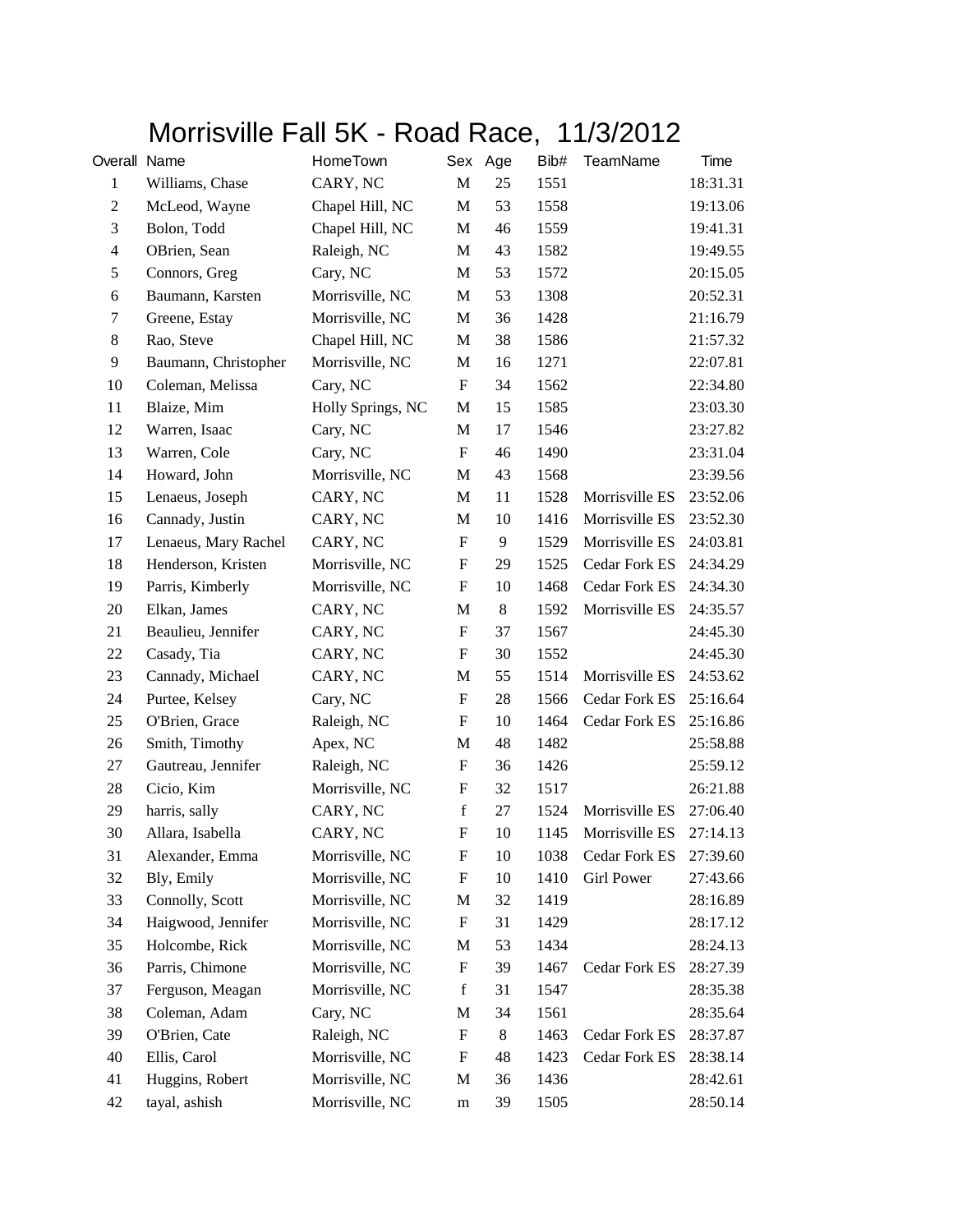| 43     | Lombardi, Andrew     | Morrisville, NC | M                         | 17    | 1456 |                | 28:52.88 |
|--------|----------------------|-----------------|---------------------------|-------|------|----------------|----------|
| 44     | Birling, Amy         | Cary, NC        | F                         | 39    | 1408 | Mills Park MS  | 28:55.11 |
| 45     | Sorensen, Karon      | Cary, NC        | $\mathbf F$               | 39    | 1483 |                | 28:55.36 |
| 46     | Shore, Jason         | Raleigh, NC     | M                         | 30    | 1477 | Morrisville ES | 29:02.08 |
| 47     | farrell, darragh     | CARY, NC        | m                         | 12    | 1497 |                | 29:02.12 |
| 48     | Mahone, Quinn        | Cary, NC        | M                         | 10    | 1536 | Carpenter ES   | 29:02.34 |
| 49     | Somashekar, Girish   | CARY, NC        | M                         | 45    | 1500 |                | 29:02.88 |
| 50     | Mahone, Jen          | Cary, NC        | F                         | 40    | 1535 |                | 29:03.14 |
| 51     | Smemoe, Joan         | Morrisville, NC | F                         | 33    | 1479 | Morrisville ES | 29:35.63 |
| 52     | Arhab, Tara          | Morrisville, NC | $\boldsymbol{\mathrm{F}}$ | 38    | 1577 |                | 29:40.37 |
| 53     | Ungaro, Carlotta     | Cary, NC        | $\mathbf F$               | 48    | 1486 |                | 29:41.86 |
| 54     | Michie, Debra        | WAKE FOREST, NO | F                         | 52    | 1459 |                | 29:54.11 |
| 55     | Arvin, Aidan         | Durham, NC      | $\mathbf M$               | $8\,$ | 1589 |                | 30:09.37 |
| 56     | Dickerson, Alex      | Morrisville, NC | M                         | 10    | 1596 |                | 30:13.37 |
| 57     | Cunningham, Beth     | Morrisville, NC | ${\bf F}$                 | 28    | 1555 | Morrisville ES | 30:21.91 |
| 58     | Kotapati, Kavya      | Morrisville, NC | ${\bf F}$                 | 10    | 1447 |                | 30:25.88 |
| 59     | Laska, Marek         | DURHAM, NC      | M                         | 26    | 1527 |                | 30:28.37 |
| 60     | Katz, Brittany       | Durham, NC      | $\boldsymbol{\mathrm{F}}$ | 25    | 1575 |                | 30:30.89 |
| 61     | Gouthro, Leslie      | Morrisville, NC | F                         | 33    | 1427 |                | 30:44.64 |
| 62     | Meyer, Cate          | Morrisville, NC | $\boldsymbol{\mathrm{F}}$ | 9     | 1557 |                | 30:49.16 |
| 63     | Andrews, Robin       | Morrisville, NC | $\boldsymbol{\mathrm{F}}$ | 49    | 1216 |                | 30:53.89 |
| 64     | lombardi, john       | Morrisville, NC | M                         | 60    | 1534 |                | 30:54.11 |
| 65     | Bitner, Jerome       | Morrisville, NC | $\mathbf M$               | 42    | 1409 |                | 30:58.11 |
| 66     | Garland, Diana       | Morrisville, NC | F                         | 10    | 1425 |                | 31:03.39 |
| 67     | Li, Linda            | Morrisville, NC | F                         | 10    | 1454 | Cedar Fork ES  | 31:06.64 |
| 68     | Miller, Reid         | Cary, NC        | M                         | 56    | 1461 | Cedar Fork ES  | 31:12.39 |
| 69     | scott, gary          | Morrisville, NC | m                         | 50    | 1540 |                | 31:24.12 |
| $70\,$ | Gorman, Ryan         | CARY, NC        | $\mathbf M$               | 13    | 1588 | Morrisville ES | 31:37.38 |
| 71     | Ault, Kaileigh       | CARY, NC        | F                         | 10    | 1545 |                | 31:43.15 |
| 72     | Miller, Elizabeth    | Cary, NC        | F                         | 54    | 1460 | Cedar Fork ES  | 31:55.63 |
| 73     | Jenkins, Caroline    | CARY, NC        | $\boldsymbol{\mathrm{F}}$ | 10    | 1438 | Morrisville ES | 32:00.90 |
| 74     | Schlichte, Courtney  | Morrisville, NC | F                         | 37    | 1556 |                | 32:24.62 |
| 75     | Lindquist, Christine | CARY, NC        | $\boldsymbol{\mathrm{F}}$ | 41    | 1455 | Morrisville ES | 32:30.89 |
| 76     | Reeck, Ryan          | Morrisville, NC | M                         | 45    | 1581 |                | 32:31.11 |
| 77     | Hamrick, Ann         | Raleigh, NC     | $\boldsymbol{\mathrm{F}}$ | 35    | 1432 | Cedar Fork ES  | 32:33.61 |
| 78     | Malakoff, Lauren     | RALEIGH, NC     | F                         | 26    | 1457 |                | 32:33.63 |
| 79     | Gibbs, Monica        | CARY, NC        | F                         | 35    | 1570 |                | 32:33.65 |
| 80     | Singleton, Jen       | Morrisville, NC | ${\bf F}$                 | 31    | 1580 |                | 32:40.65 |
| 81     | Warren Jr, William   | Cary, NC        | M                         | 55    | 1491 |                | 32:49.14 |
| 82     | Hitchings, Ben       | DURHAM, NC      | M                         | 44    | 1565 |                | 32:54.89 |
| 83     |                      |                 |                           |       |      |                |          |
| 84     | Kupinsky, Natalie    | CARY, NC        | F                         | 41    | 1451 | Morrisville ES | 32:57.64 |
| 85     | Kupinsky, Noah       | CARY, NC        | M                         | $8\,$ | 1452 | Morrisville ES | 32:57.87 |
| 86     | Klinger, Kathy       | Morrisville, NC | F                         | 29    | 1526 |                | 33:38.39 |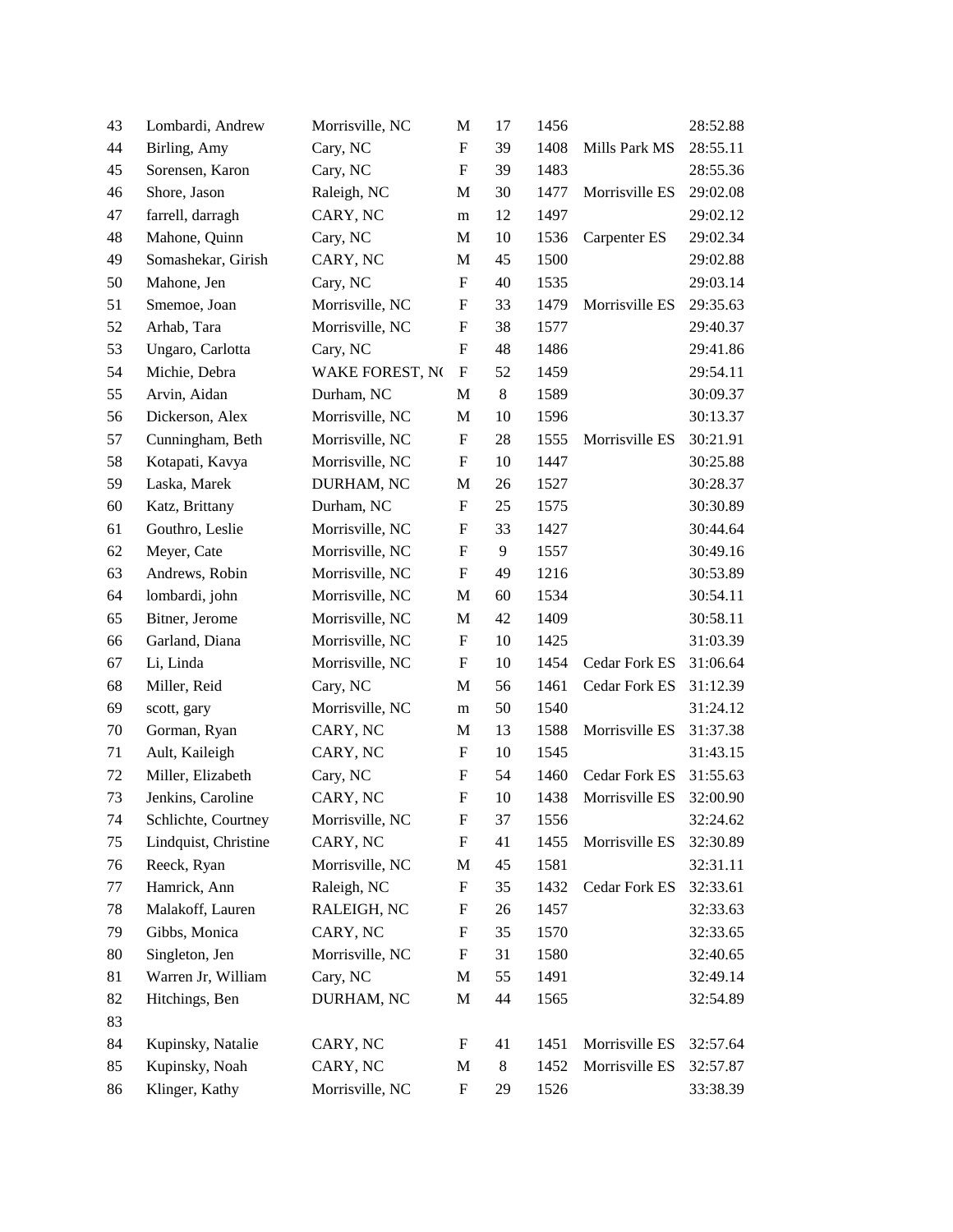| 87  | Castle, Matthew      | Morrisville, NC | M                         | 40    | 1516 |                        | 33:38.87 |
|-----|----------------------|-----------------|---------------------------|-------|------|------------------------|----------|
| 88  | patel, mital         | Morrisville, NC | m                         | 43    | 1499 |                        | 33:46.86 |
| 89  | Koonce, Raymond      | Morrisville, NC | m                         | 64    | 1446 |                        | 33:48.63 |
| 90  | Gorman, Christopher  | Morrisville, NC | M                         | 40    | 1587 |                        | 33:50.37 |
| 91  | Richardson, Lauren   | Raleigh, NC     | $\mathbf f$               | 47    | 1560 |                        | 33:58.62 |
| 92  | Rajesh, Mira         | Morrisville, NC | ${\bf F}$                 | 10    | 1473 | Cedar Fork ES          | 34:17.36 |
| 93  | Chandran, Sararana   | Morrisville, NC | M                         | 39    | 1564 |                        | 34:17.39 |
| 94  | Lindley, Amy         | Apex, NC        | ${\bf F}$                 | 41    | 1571 |                        | 34:22.62 |
| 95  | Hartog, Kim          | Cary, NC        | ${\bf F}$                 | 47    | 1569 |                        | 34:22.89 |
| 96  | Farrell, Aoife       | CARY, NC        | $\mathbf f$               | 10    | 1544 |                        | 34:36.82 |
| 97  | Rostz, Anna          | CARY, NC        | ${\bf F}$                 | $8\,$ | 1593 | Morrisville ES         | 34:38.13 |
| 98  | Rostz, Eric          | CARY, NC        | M                         | 48    | 1594 | Morrisville ES         | 34:38.14 |
| 99  | Ellington, Bryan     | CARY, NC        | $\mathbf M$               | 38    | 1421 | Morrisville ES         | 34:40.15 |
| 100 | Ellington, Hayden    | CARY, NC        | M                         | 10    | 1422 | Morrisville ES         | 34:40.65 |
| 101 | Thoppay, Sanjita     | Cary, NC        | $\boldsymbol{\mathrm{F}}$ | 10    | 1485 |                        | 34:42.11 |
| 102 | Wynns, Kristen       | Cary, NC        | $\boldsymbol{\mathrm{F}}$ | 37    | 1495 |                        | 34:43.86 |
| 103 | Kent II, Rob         | Morrisville, NC | M                         | 39    | 1444 |                        | 34:43.89 |
| 104 | Wynns, Zoe           | Cary, NC        | $\boldsymbol{\mathrm{F}}$ | 9     | 1496 | Morrisville ES         | 34:44.11 |
| 105 | Smith, Brian         | Morrisville, NC | M                         | 41    | 1480 |                        | 34:48.64 |
| 106 | Allara, Kristen      | CARY, NC        | $\boldsymbol{\mathrm{F}}$ | 39    | 1171 | Morrisville ES         | 34:57.59 |
| 107 | Allara, Adelyn       | CARY, NC        | $\boldsymbol{\mathrm{F}}$ | $8\,$ | 1138 | Morrisville ES         | 34:58.13 |
| 108 | Sanders, Andrea      | Westfield, NJ   | F                         | 35    | 1476 |                        | 35:04.63 |
| 109 | Hamm, Christine      | Durham, NC      | $\boldsymbol{\mathrm{F}}$ | 34    | 1431 | Cedar Fork ES          | 35:04.87 |
| 110 | Sassarini, Angello   | Morrisville, NC | M                         | 11    | 1550 | Morrisville ES         | 35:07.12 |
| 111 | VILKHU, JESSICA      | Morrisville, NC | $\mathbf F$               | 10    | 1487 | Cedar Fork ES          | 35:16.11 |
| 112 | REGAN, SARAH         | Raleigh, NC     | $\boldsymbol{\mathrm{F}}$ | 51    | 1474 |                        | 35:16.15 |
| 113 | Somashekar, Shishira | CARY, NC        | F                         | $8\,$ | 1578 |                        | 35:17.40 |
| 114 | Silverstein, Sharon  | Cary, NC        | $\boldsymbol{\mathrm{F}}$ | 51    | 1478 |                        | 35:19.14 |
| 115 | Mclendon, Beth       | Durham, NC      | F                         | 45    | 1600 |                        | 35:24.64 |
| 116 | Johnkulty, Soma      | Morrisville, NC | $\mathbf F$               | 37    | 1563 |                        | 35:24.90 |
| 117 | krissell, dan        | Morrisville, NC | M                         | 39    | 1448 |                        | 35:37.61 |
| 118 | krissell, jada       | Morrisville, NC | F                         | 12    | 1449 |                        | 35:37.62 |
| 119 | Aguirre, Hortencia   | Morrisville, NC | $\boldsymbol{\mathrm{F}}$ | 45    | 962  | Cedar Fork ES          | 35:47.62 |
| 120 | Kaligotla, Kishor    | Morrisville, NC | M                         | 38    | 1595 |                        | 36:30.86 |
| 121 | Hager, Will          | Cary, NC        | M                         | 11    | 1523 | Green Hope ES 36:40.40 |          |
| 122 | coimbatore, pranav   | Morrisville, NC | m                         | 10    | 1542 |                        | 36:44.15 |
| 123 | Tu, Jenny            | Cary, NC        | $\boldsymbol{\mathrm{F}}$ | 38    | 1597 |                        | 36:49.64 |
| 124 | Zhao, Calvin         | Morrisville, NC | M                         | 41    | 1598 |                        | 36:50.64 |
| 125 | Gupta, Manisha       | Morrisville, NC | F                         | 38    | 1554 |                        | 36:55.89 |
| 126 | Brady, Rafe          | Cary, NC        | M                         | 10    | 1512 | Morrisville ES         | 37:09.12 |
| 127 | Meredith, Colleen    | Morrisville, NC | $\boldsymbol{\mathrm{F}}$ | 10    | 1458 | Cedar Fork ES          | 37:28.40 |
| 128 | krissell, jillian    | Morrisville, NC | F                         | 10    | 1450 |                        | 37:32.90 |
| 129 | Hager, Jon           | Cary, NC        | $\mathbf M$               | 42    | 1522 | Green Hope ES          | 37:55.37 |
| 130 | Prabhakar, Ramya     | Morrisville, NC | F                         | 28    | 1471 |                        | 38:05.90 |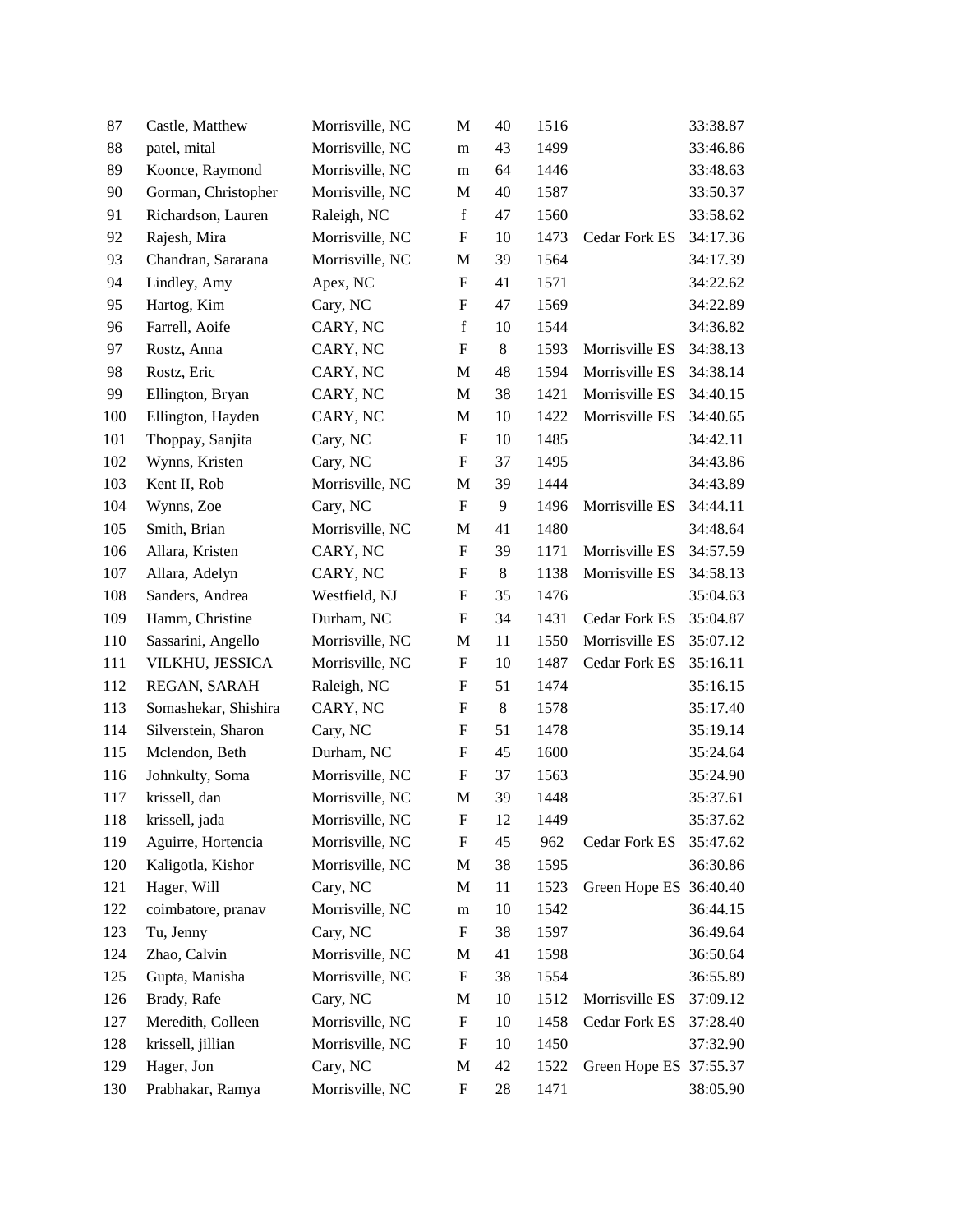| 131 | Withers, Rachel      | Morrisville, NC | $\boldsymbol{\mathrm{F}}$ | 34     | 1494 |                   | 38:07.87 |
|-----|----------------------|-----------------|---------------------------|--------|------|-------------------|----------|
| 132 | Bloise, Tony         | CARY, NC        | M                         | 48     | 1583 |                   | 38:17.90 |
| 133 | Bloise, Sophia       | CARY, NC        | $\boldsymbol{\mathrm{F}}$ | 9      | 1584 | Morrisville ES    | 38:18.38 |
| 134 | Allen, Rubie         | Morrisville, NC | F                         | 10     | 1209 |                   | 38:30.63 |
| 135 | Thompson, Caitlyn    | Morrisville, NC | $\boldsymbol{\mathrm{F}}$ | 10     | 1484 | Cedar Fork ES     | 38:31.87 |
| 136 | Bhatnagar, Anika     | Morrisville, NC | ${\bf F}$                 | 9      | 1371 | Cedar Fork ES     | 38:36.89 |
| 137 | Canfield, Olivia     | Morrisville, NC | F                         | 10     | 1414 | Cedar Fork ES     | 38:43.13 |
| 138 | Aukamp, Jillian      | Cary, NC        | F                         | 10     | 1242 | Cedar Fork ES     | 38:43.38 |
| 139 | ault, kim            | CARY, NC        | $\mathbf f$               | 46     | 1498 | Morrisville ES    | 38:48.89 |
| 140 | Frye, Amber          | Cary, NC        | $\boldsymbol{\mathrm{F}}$ | 10     | 1424 | <b>Girl Power</b> | 38:50.61 |
| 141 | Cashin, Marisa       | Apex, NC        | $\boldsymbol{\mathrm{F}}$ | 45     | 1417 | Cedar Fork ES     | 38:50.86 |
| 142 | Bailey, Courtney     | Cary, NC        | F                         | 10     | 1243 | Cedar Fork ES     | 38:52.63 |
| 143 | Epps, Tiffany        | Cary, NC        | F                         | 39     | 1599 |                   | 39:08.62 |
| 144 | Kintzele, Talia      | Morrisville, NC | F                         | 10     | 1445 | Cedar Fork ES     | 39:28.36 |
| 145 | Alexander, Sara      | Morrisville, NC | $\boldsymbol{\mathrm{F}}$ | 8      | 1051 | Cedar Fork ES     | 39:57.89 |
| 146 | Alexander, Wendy     | Morrisville, NC | $\boldsymbol{\mathrm{F}}$ | 41     | 1137 | Cedar Fork ES     | 40:17.62 |
| 147 | <b>MALLIK, RAJIV</b> | Morrisville, NC | M                         | 37     | 1537 |                   | 40:24.38 |
| 148 | Bradley, Jenny       | RALEIGH, NC     | $\boldsymbol{\mathrm{F}}$ | 39     | 1412 |                   | 40:25.39 |
| 149 | Cunningham, Mark     | CARY, NC        | M                         | $8\,$  | 1519 | Morrisville ES    | 40:32.16 |
| 150 | Cunningham, Janette  | CARY, NC        | $\boldsymbol{\mathrm{F}}$ | 52     | 1518 | Morrisville ES    | 40:33.39 |
| 151 | Harris, Sonali       | Cary, NC        | $\mathbf F$               | 10     | 1433 |                   | 40:35.40 |
| 152 | Perez-Marco, Romelia | Cary, NC        | F                         | 30     | 1470 |                   | 40:35.65 |
| 153 | Crawford, Julia      | Morrisville, NC | F                         | 32     | 1576 |                   | 40:38.14 |
| 154 | O'Neill, Jennifer    | Morrisville, NC | F                         | 22     | 1465 | Cedar Fork ES     | 40:58.38 |
| 155 | srinivas, sabhitha   | Morrisville, NC | $\mathbf f$               | 44     | 1541 |                   | 41:03.14 |
| 156 | Nerkar, Nirmiti      | Cary, NC        | $\boldsymbol{\mathrm{F}}$ | 10     | 1462 | Cedar Fork ES     | 41:52.36 |
| 157 | Kent, Carla          | Morrisville, NC | $\boldsymbol{\mathrm{F}}$ | 39     | 1443 |                   | 42:25.89 |
| 158 | Jadia, Satyen        | Morrisville, NC | M                         | 44     | 1591 |                   | 42:39.64 |
| 159 | Jenkins, Bennett     | CARY, NC        | M                         | $8\,$  | 1437 | Morrisville ES    | 42:51.11 |
| 160 | Jenkins, Scott       | CARY, NC        | M                         | 40     | 1439 | Morrisville ES    | 42:51.40 |
| 161 | Johnson, Liz         | Morrisville, NC | $\boldsymbol{\mathrm{F}}$ | 52     | 1441 |                   | 43:15.64 |
| 162 | Johnson, Kevin       | Morrisville, NC | M                         | 54     | 1440 |                   | 43:15.89 |
| 163 | Faber, Anna          | Morrisville, NC | F                         | 38     | 1574 | Cedar Fork ES     | 43:20.38 |
| 164 | Faber, Jaden         | Morrisville, NC | M                         | $\tau$ | 1573 | Cedar Fork ES     | 43:20.62 |
| 165 | Parker, Rosa         | Morrisville, NC | F                         | 10     | 1466 |                   | 44:29.63 |
| 166 | Vithalkar, Saumya    | Morrisville, NC | $\mathbf F$               | 10     | 1488 |                   | 44:33.89 |
| 167 | Walker, Gerrias      | Morrisville, NC | F                         | 10     | 1489 | Cedar Fork ES     | 44:35.37 |
| 168 | bhalodia, anjali     | Morrisville, NC | $\mathbf F$               | 10     | 1335 | Cedar Fork ES     | 45:40.11 |
| 169 | Horabik, Rosemarie   | Morrisville, NC | F                         | 10     | 1435 | Cedar Fork ES     | 45:40.39 |
| 170 | Smith, Emily         | Morrisville, NC | F                         | 10     | 1481 | Cedar Fork ES     | 45:44.64 |
| 171 | Ennis, Christopher   | Morrisville, NC | M                         | 33     | 1520 |                   | 46:09.61 |
| 172 | Fields, Aimee        | Raleigh, NC     | F                         | 29     | 1521 |                   | 46:11.61 |
| 173 | Halder, Aishwarya    | Morrisville, NC | $\mathbf F$               | 10     | 1430 | Cedar Fork ES     | 46:26.14 |
| 174 | Beickert, Courtney   | Cary, NC        | F                         | 29     | 1325 | Cedar Fork ES     | 46:26.36 |